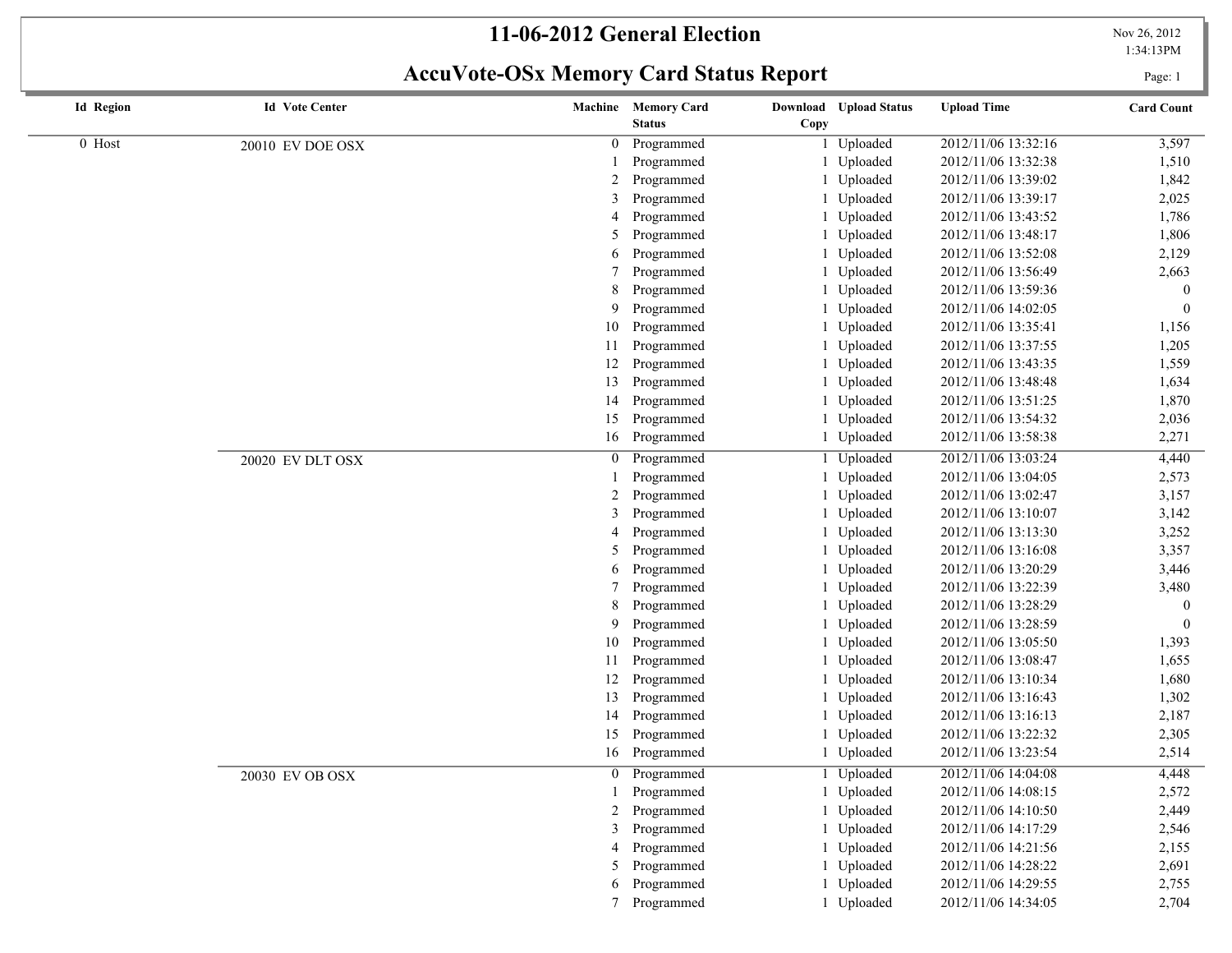# **11-06-2012 General Election** Nov 26, 2012

#### 1:34:13PM

# **AccuVote-OSx Memory Card Status Report** Page: 2

 $\overline{\phantom{a}}$ 

| <b>Id Region</b> | <b>Id Vote Center</b> |              | Machine Memory Card | Download Upload Status | <b>Upload Time</b>  | <b>Card Count</b> |
|------------------|-----------------------|--------------|---------------------|------------------------|---------------------|-------------------|
|                  |                       |              | <b>Status</b>       | Copy                   |                     |                   |
| 0 Host           | 20030 EV OB OSX       | 8            | Programmed          | Uploaded               | 2012/11/06 14:39:56 | $\overline{0}$    |
|                  |                       | 9            | Programmed          | Uploaded               | 2012/11/06 14:37:24 | $\theta$          |
|                  |                       | 10           | Programmed          | Uploaded               | 2012/11/06 14:05:20 | 1,693             |
|                  |                       | 11           | Programmed          | Uploaded               | 2012/11/06 14:14:25 | 2,062             |
|                  |                       | 12           | Programmed          | Uploaded               | 2012/11/06 14:20:00 | 2,495             |
|                  |                       | 13           | Programmed          | Uploaded               | 2012/11/06 14:21:48 | 2,976             |
|                  |                       | 14           | Programmed          | Uploaded               | 2012/11/06 14:27:22 | 2,748             |
|                  |                       | 15           | Programmed          | Uploaded               | 2012/11/06 14:29:39 | 2,985             |
|                  |                       | 16           | Programmed          | Uploaded               | 2012/11/06 14:34:24 | 3,029             |
|                  | 20040 EV DB OSX       | $\mathbf{0}$ | Programmed          | Uploaded               | 2012/11/06 12:14:37 | 3,757             |
|                  |                       |              | Programmed          | Uploaded               | 2012/11/06 12:18:27 | 1,780             |
|                  |                       | 2            | Programmed          | Uploaded               | 2012/11/06 12:24:16 | 2,655             |
|                  |                       | 3            | Programmed          | Uploaded               | 2012/11/06 12:34:23 | 3,066             |
|                  |                       | 4            | Programmed          | Uploaded               | 2012/11/06 12:38:24 | 2,694             |
|                  |                       | 5            | Programmed          | Uploaded               | 2012/11/06 12:44:25 | 3,221             |
|                  |                       | 6            | Programmed          | Uploaded               | 2012/11/06 12:47:06 | 2,899             |
|                  |                       |              | Programmed          | Uploaded               | 2012/11/06 12:50:09 | 3,403             |
|                  |                       | 8            | Programmed          | Uploaded               | 2012/11/06 12:20:39 | 1,339             |
|                  |                       | 9            | Programmed          | Uploaded               | 2012/11/06 12:52:42 | $\boldsymbol{0}$  |
|                  |                       | 10           | Programmed          | Uploaded               | 2012/11/06 12:13:30 | 2,218             |
|                  |                       | 11           | Programmed          | Uploaded               | 2012/11/06 12:30:59 | 2,850             |
|                  |                       | 12           | Programmed          | Uploaded               | 2012/11/06 12:34:42 | 2,870             |
|                  |                       | 13           | Programmed          | Uploaded               | 2012/11/06 12:40:09 | 2,669             |
|                  |                       | 14           | Programmed          | Uploaded               | 2012/11/06 12:42:17 | 2,786             |
|                  |                       | 15           | Programmed          | Uploaded               | 2012/11/06 12:47:33 | 3,288             |
|                  |                       | 16           | Programmed          | Uploaded               | 2012/11/06 12:52:24 | 3,240             |
|                  | 20050 EV NSB OSX      | 0            | Programmed          | Uploaded               | 2012/11/06 14:44:06 | 3,969             |
|                  |                       |              | Programmed          | Uploaded               | 2012/11/15 16:05:48 | $\boldsymbol{0}$  |
|                  |                       |              | Programmed          | Uploaded               | 2012/11/06 14:47:02 | 1,779             |
|                  |                       | 3            | Programmed          | Uploaded               | 2012/11/06 14:50:48 | 2,327             |
|                  |                       | 4            | Programmed          | Uploaded               | 2012/11/06 14:57:25 | 2,595             |
|                  |                       | 5            | Programmed          | Uploaded               | 2012/11/06 15:01:35 | 2,582             |
|                  |                       | 6            | Programmed          | Uploaded               | 2012/11/06 15:07:08 | 2,809             |
|                  |                       |              | Programmed          | Uploaded               | 2012/11/06 15:09:58 | 2,865             |
|                  |                       | 8            | Programmed          | Uploaded               | 2012/11/06 14:52:02 | 2,017             |
|                  |                       |              | 9 Programmed        | 1 Uploaded             | 2012/11/06 14:54:07 | $\boldsymbol{0}$  |
|                  |                       | 10           | Programmed          | 1 Uploaded             | 2012/11/06 14:44:40 | 1,741             |
|                  |                       | 11           | Programmed          | 1 Uploaded             | 2012/11/06 14:44:30 | 2,024             |
|                  |                       | 12           | Programmed          | 1 Uploaded             | 2012/11/06 14:51:46 | 2,250             |
|                  |                       | 13           | Programmed          | Uploaded               | 2012/11/06 14:57:22 | 2,678             |
|                  |                       | 14           | Programmed          | Uploaded               | 2012/11/06 15:02:25 | 2,579             |
|                  |                       |              | 15 Programmed       | 1 Uploaded             | 2012/11/06 15:04:36 | 2,839             |
|                  |                       |              |                     |                        |                     |                   |